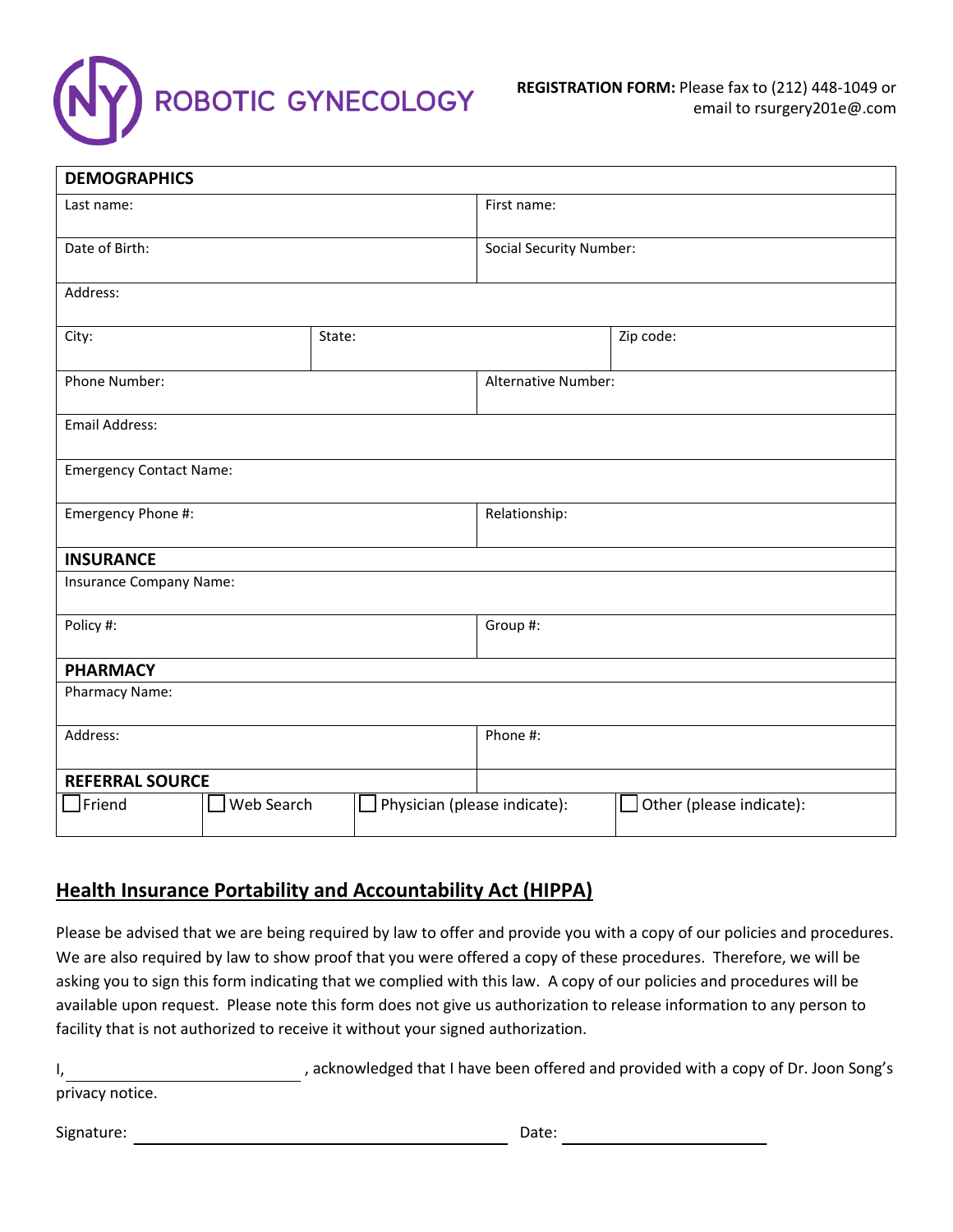# ROBOTIC GYNECOLOGY

# **Financial Policy and Patient Responsibility**

### Summary of Financial Policies for Our Office

Thank you for choosing Dr. Song at NY Robotic Gynecology & Women's Health for your medical care. We appreciate that you have entrusted us with your health and we are committed to providing you with the best care we can. Health care benefits and coverage options have become increasingly complex, so this financial policy is to help you better understand your responsibilities as a patient. We will do our best to assist you with understanding your proposed treatment and in answering questions related to submitting your insurance claim for reimbursement. Your health insurance policy is a contract between you and your health insurance company or employer. Please note it is your responsibility to know if your insurance has **any specific rules or regulations, such as the need for referrals to/from other doctors, pre-certifications/pre-authorizations, limits on outpatient charges, radiology procedures and any requirements for specific physicians, labs, and/or hospitals to use.** You should be knowledgeable of **any deductibles, co-payments, and/or co-insurance.** If you are uncertain about your insurance policy benefits, please contact your plan to learn more.

### Insurance Coverage

Please provide us with your current insurance plan information at the time of each visit and notify us of any changes. We will keep a copy of your insurance card on file for our records.

Please be aware of and provide any required referrals or authorizations your insurance requires in advance of your appointment. If you do not provide these before care is provided, you will be responsible for the cost of care. When in doubt, contact your plan directly for clarification.

Dr. Song belongs to many insurance plans, but not all. Before your appointment, please be sure that Dr. Song is innetwork and the services he offers are covered under your plan. If your insurance plan is out-of-network, you will be billed for the costs of care. We will help you find out if you have out-of-network benefits and submit a claims to your plan on your behalf. Please let us know at anytime if you do not want us to submit a claim to your plan. Address Change

It is important that we have your correct address information on file. Please advise us anytime if there is any change to your address, telephone, or other contact information.

# Co-payments/Co-insurances/Deductible

You are expected to pay your copayment at the time of service. If you have co-insurance and/or deductibles, payment is not due at time of service, but may show up later in a bill from our office.

# Payments

Co-pays are due at the time services are provided, and other payments are due upon receipt of a statement from our billing office. We accept payment in the form of cash, check, or debit/credit card. Returned checks are subject to a fee of \$20.00. We do not accept traveler's checks.

When you have a balance on your account, we send a statement to the mailing address you provide us. By providing your address, you consent to receiving these statements.

### Out-of-Network Providers

If Dr. Song is not in your insurance plan, the following apply:

-Full payment is due at the time of service for routine visits

-Payment expected on the date of service may be an estimate of your total charges.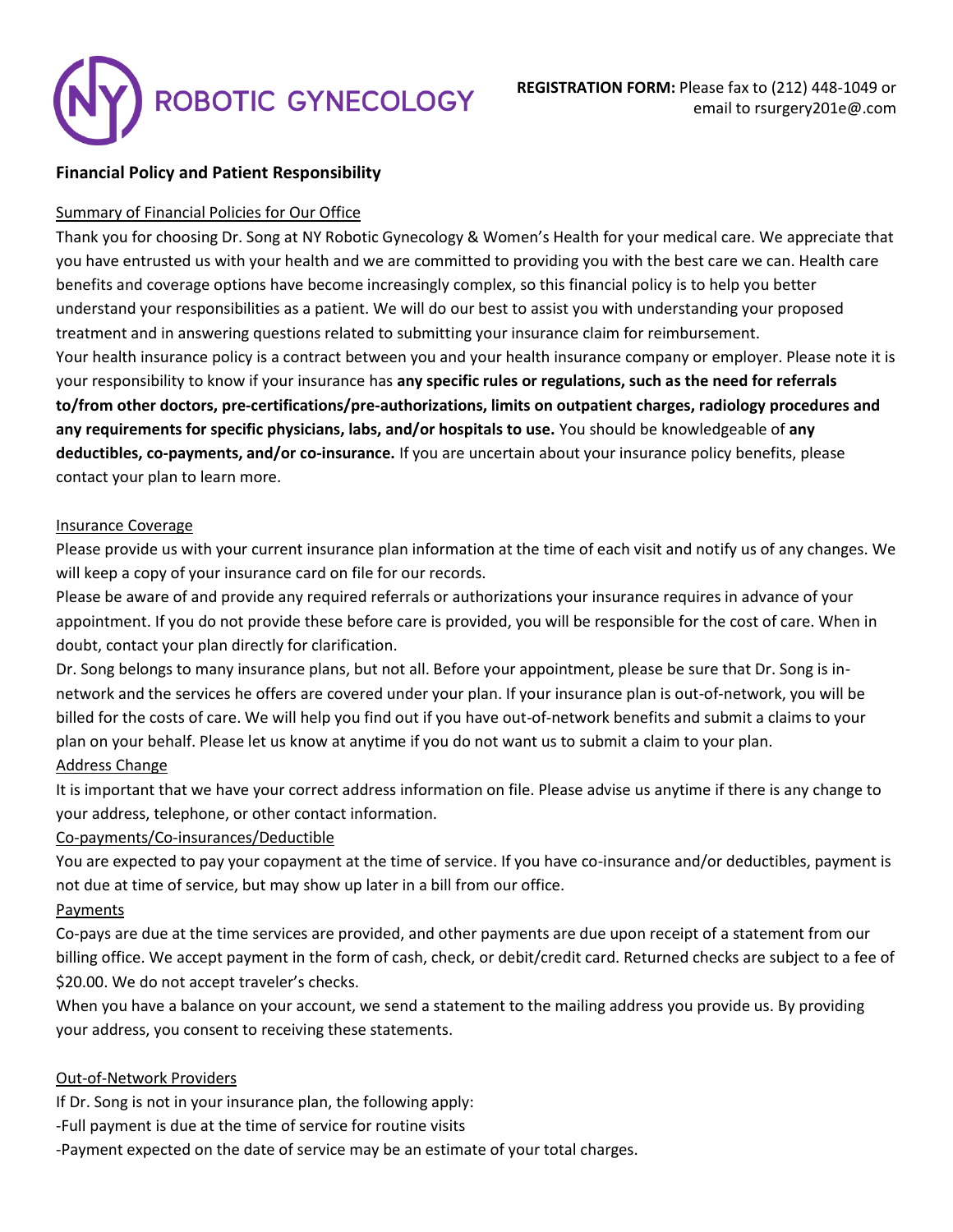

-You will be quoted an estimated fee before services/procedures are performed.

-After your appointment, we will submit a claim to your plan for services performed.

-Even if you have out-of-network benefits, you are ultimately responsible for the full fee charged

-Depending on your plan, payment may be sent to you. If you receive this payment, you must reimburse our office immediately.

### Failure to pay

If you do not pay your bill, your account may be sent to an outside collection agency. If your account is sent to a collection agency you will need to contact them directly to settle your balances.

### Policy and Fee Changes

These policies and fees are subject to change. We will do our best to keep you informed of any modifications. We know medical care can be expensive. If you have concerns about your ability to pay, you can contact us for help in managing your account. If you have questions about these policies, feel free to ask our medical biller at 212-448-1048. -A **\$35** fee will be charged for any checks returned for insufficient funds, plus any bank fees incurred. -We charge **\$.75** per page to copy or transfer medical records.

-If you have school, camp, disability, or sport forms to be completed, there is a **\$10** charge per form. Payment is due

when the forms are dropped off. We have a 3 to 5-day turnaround time for forms. If a form is needed sooner than 3 days, there is an additional **\$10** rush fee.

# Financial Liability

I have been provided a copy of NY Robotic Gynecology & Women's Health's financial policies and agree to the specified terms. I hereby agree to pay all charges due (or to become due) for care and treatment, including co-payments and deductibles as provided under my plan. Benefits, if any, paid by a third party, will be credited on account. I understand that I will be responsible for any charges if any of the following apply:

-My health plan requires prior referral by a Primary Care Physician (PCP) before seeing Dr. Song and I have not obtained such a referral, or I receive services in excess of the referral, and/or

-My health plan determines that the services I received at Dr. Song's office are not medically necessary and/or not covered by my Insurance plan, and/or

-I have chosen not to use my health plan coverage, and/or

-Dr. Song does not participate with my health care plan.

I understand what is expected of me and agree to the policy.

Name:

Signature: Date: Date: Date: Date: Date: Date: Date: Date: Date: Date: Date: Date: Date: Date: Date: Date: Date: Date: Date: Date: Date: Date: Date: Date: Date: Date: Date: Date: Date: Date: Date: Date: Date: Date: Date: D